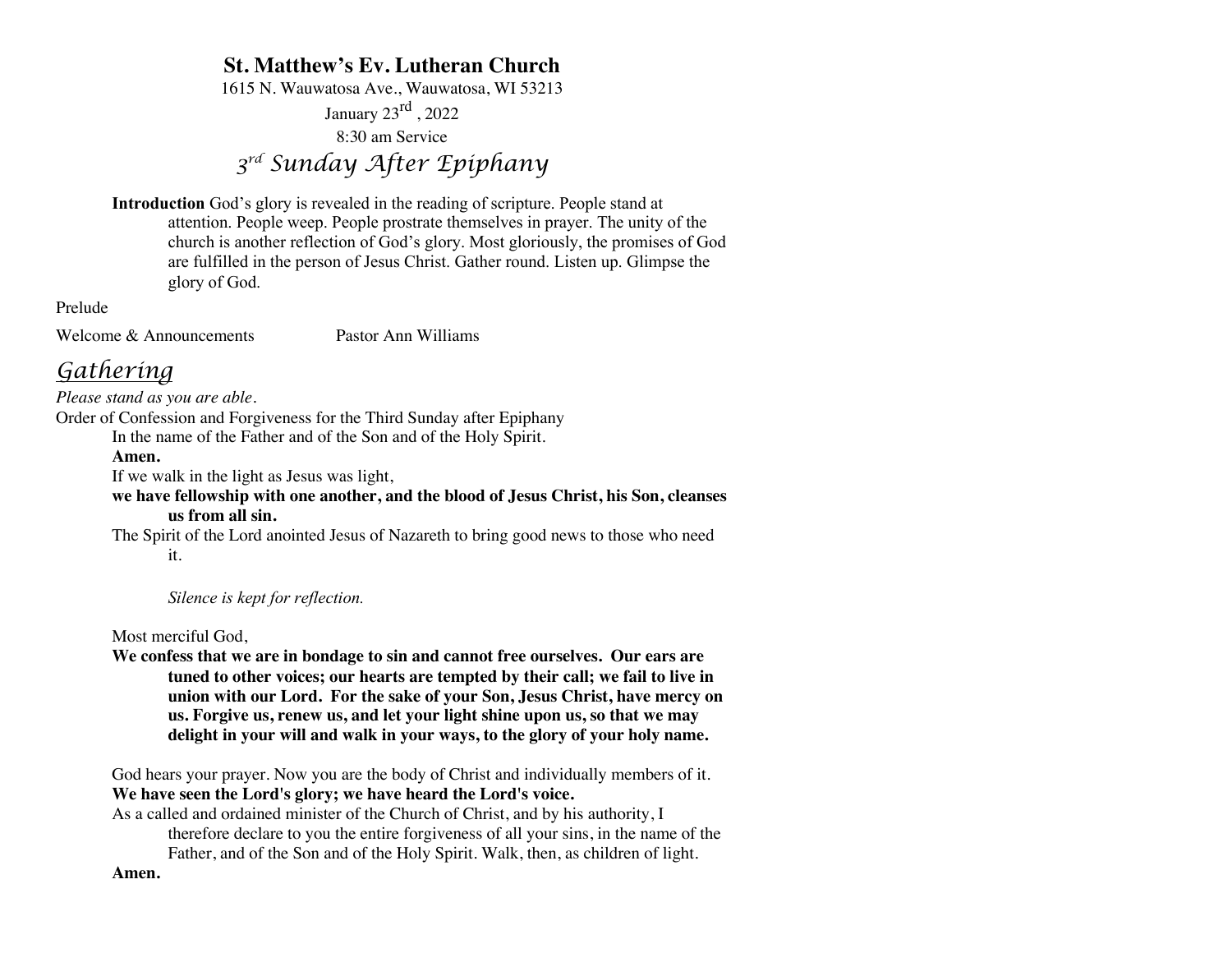## **Gathering Song #815 I Want to Walk as a Child of the Light**

Litany for the Third Sunday after the Epiphany

Those who are poor in spirit, rejoice!

**For Christ has come to bring good news to the poor.**

He will enrich our spirit!

**He has the power to heal.**

Christ has come to release us from our sins.

**Christ has come to release us from our fears.**

Christ has come to free us from our oppressions.

**For Christ's presence in our lives makes our lives worth living!**

Apostolic Greeting

Arise shine; for the Light has come!

### **The glory of the Lord has risen upon us!**

The grace of God that extends to all nations in Christ Jesus through the work of the Holy Spirit be with you all.

### **And also with you.**

Prayer of the Day

Blessed Lord God, you have caused the holy scriptures to be written for the nourishment of your people. Grant that we may hear them, read, mark, learn, and inwardly digest them, that, comforted by your promises, we may embrace and forever hold fast to the hope of eternal life, through your Son, Jesus Christ our Lord.

### **Amen.**

*Please be seated.*

# *Word*

First Reading Nehemiah 8:1-3, 5-6, 8-10

*The exiles have returned. Under Nehemiah they have rebuilt the city of Jerusalem and its walls. Now the people ask Ezra, the priest, to read the Law of Moses to them in the public square. When they hear it, they weep for their sins, for the long years in exile, and for the joy of the Lord that was their strength.*

Word of God, word of life. **Thanks be to God.**

#### 2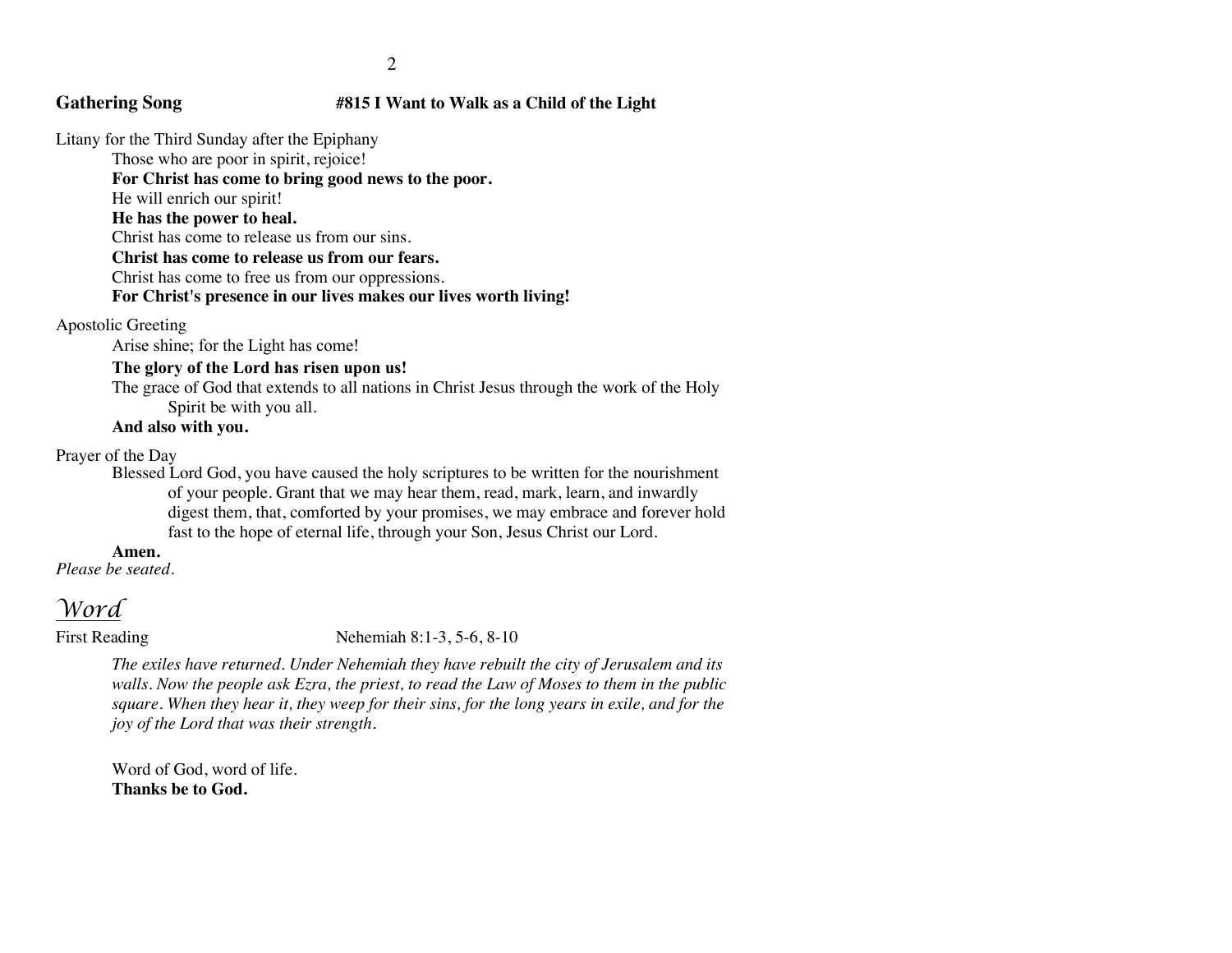3

Psalm Psalm 19 *The teaching of the LORD revives the soul. (Ps. 19:7)*

Let us read responsively and sing from Psalm 19.



Text: Psalm 19. Music: John R. Paradowski. Copyright © 2022. Used by permission. All rights reserved.

The heavens declare the glory of God, and the sky proclaims its maker's handiwork.

**One day tells its tale to another, and one night imparts knowledge to another.** Although they have no words or language, and their voices are not heard,

## **their sound has gone out into all lands, and their message to the ends of the world, where God has pitched a tent for the sun.**

It comes forth like a bridegroom out of his chamber; it rejoices like a champion to run its course.

# **It goes forth from the uttermost edge of the heavens and runs about to the end of it again; nothing is hidden from its burning heat.** *Refrain*

The teaching of the LORD is perfect and revives the soul; the testimony of the LORD is sure and gives wisdom to the simple.

- **The statutes of the LORD are just and rejoice the heart; the commandment of the LORD is clear and gives light to the eyes.**
- The fear of the LORD is clean and endures forever; the judgments of the LORD are true and righteous altogether.
- **More to be desired are they than gold, more than much fine gold, sweeter far than honey, than honey in the comb.** *Refrain*

By them also is your servant enlightened, and in keeping them there is great reward.

# **Who can detect one's own offenses? Cleanse me from my secret faults.**

Above all, keep your servant from presumptuous sins; let them not get dominion over me; then shall I be whole and sound, and innocent of a great offense.

# **Let the words of my mouth and the meditation of my heart be acceptable in your sight, O LORD, my strength and my redeemer.** *Refrain*

Second Reading 1 Corinthians 12:12-31a

*The apostle and pastor Paul uses the metaphor of the human body to describe how intimately connected we are in the church. For this struggling congregation in Corinth, Paul delivers a vital message of unity that is a mark of the church today.*

Word of God, word of life. **Thanks be to God.**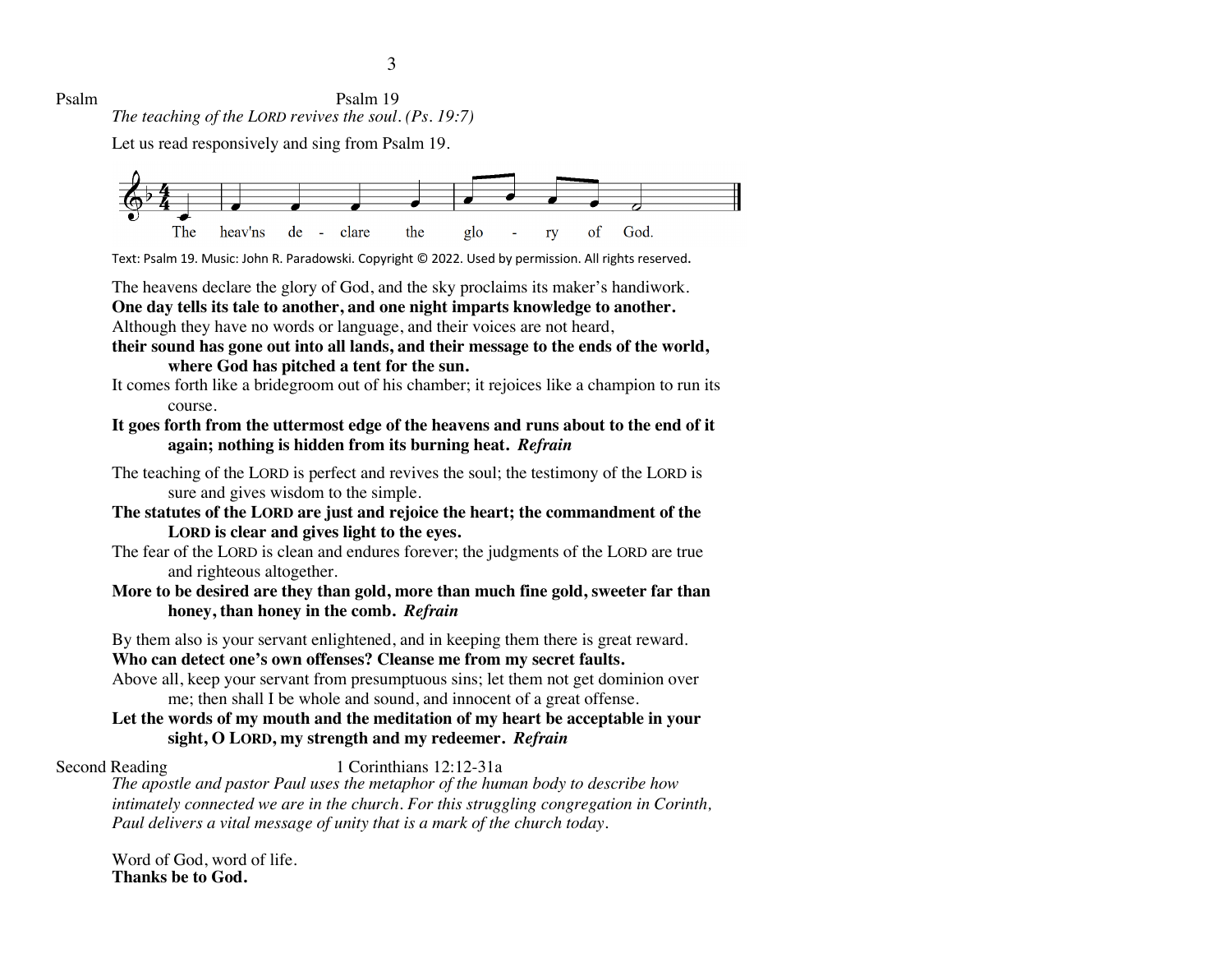*Please stand as you are able.*



Text: Arden Mead. Text Copyright © 2004. Creative Communication for the Parish. All rights reserved. Used by permission. Music: Conrad Kocher, 1786-1872. Tune: Dix. Meter: 77 77 77

#### Gospel Luke 4:14-21

*Near the beginning of Jesus' public ministry, he visits his hometown of Nazareth. In the words of Isaiah, he clearly states his purpose and mission.*

The holy gospel according to Luke, the 4<sup>th</sup> chapter. **Glory to you, O Lord.**

The Gospel of the Lord for you this day. **Praise to you, O Christ.**

*Please be seated.*

Pastor Ann Williams

*Please stand as you are able.*

Hymn of the Day **#843 Praise the One Who Breaks the Darkness**

*(Prayer Cards will be collected during the Hymn of the Day)*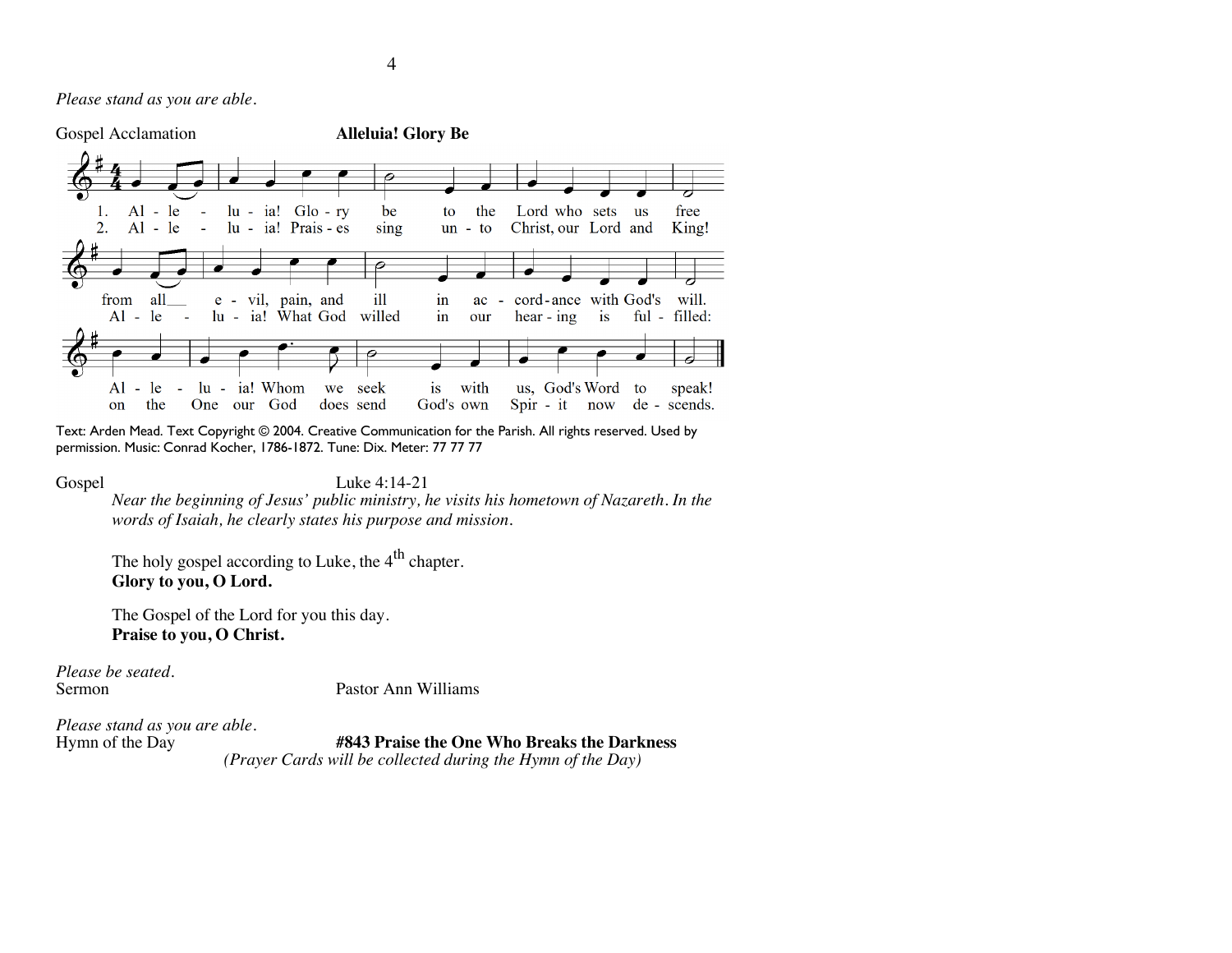Profession of Faith Nicene Creed

**We believe in one God, the Father, the Almighty, maker of heaven and earth, of all that is, seen and unseen.**

**We believe in one Lord, Jesus Christ, the only Son of God,** 

**eternally begotten of the Father, God from God,** 

**Light from Light, true God from true God,** 

**begotten, not made, of one Being with the Father;** 

**through him all things were made.**

**For us and for our salvation** 

**he came down from heaven,** 

**was incarnate of the Holy Spirit and the virgin Mary**

**and became truly human.** 

**For our sake he was crucified under Pontius Pilate;** 

**he suffered death and was buried.** 

**On the third day he rose again in accordance with the scriptures; he ascended into heaven and is seated at the right hand of the Father.** 

**He will come again in glory to judge the living and the dead, and his kingdom will have no end.**

**We believe in the Holy Spirit, the Lord, the giver of life,** 

**who proceeds from the Father and the Son,** 

**who with the Father and the Son is worshiped and glorified,** 

**who has spoken through the prophets.** 

**We believe in one holy catholic and apostolic church.** 

**We acknowledge one baptism for the forgiveness of sins.** 

**We look for the resurrection of the dead,** 

**and the life of the world to come. Amen.**

Prayers of Intercession

The Spirit of the Lord is poured out upon us in abundance; so we are bold to pray for the church, the world, and all that God has made.

…God of grace, **hear our prayer.**

Since we have such great hope in your promises, O God, we lift these and all of our prayers to you in confidence and faith; through Jesus Christ our Savior.

# **Amen.**

Sharing the Peace of Christ The peace of the Lord be with you all.

### **And also with you.**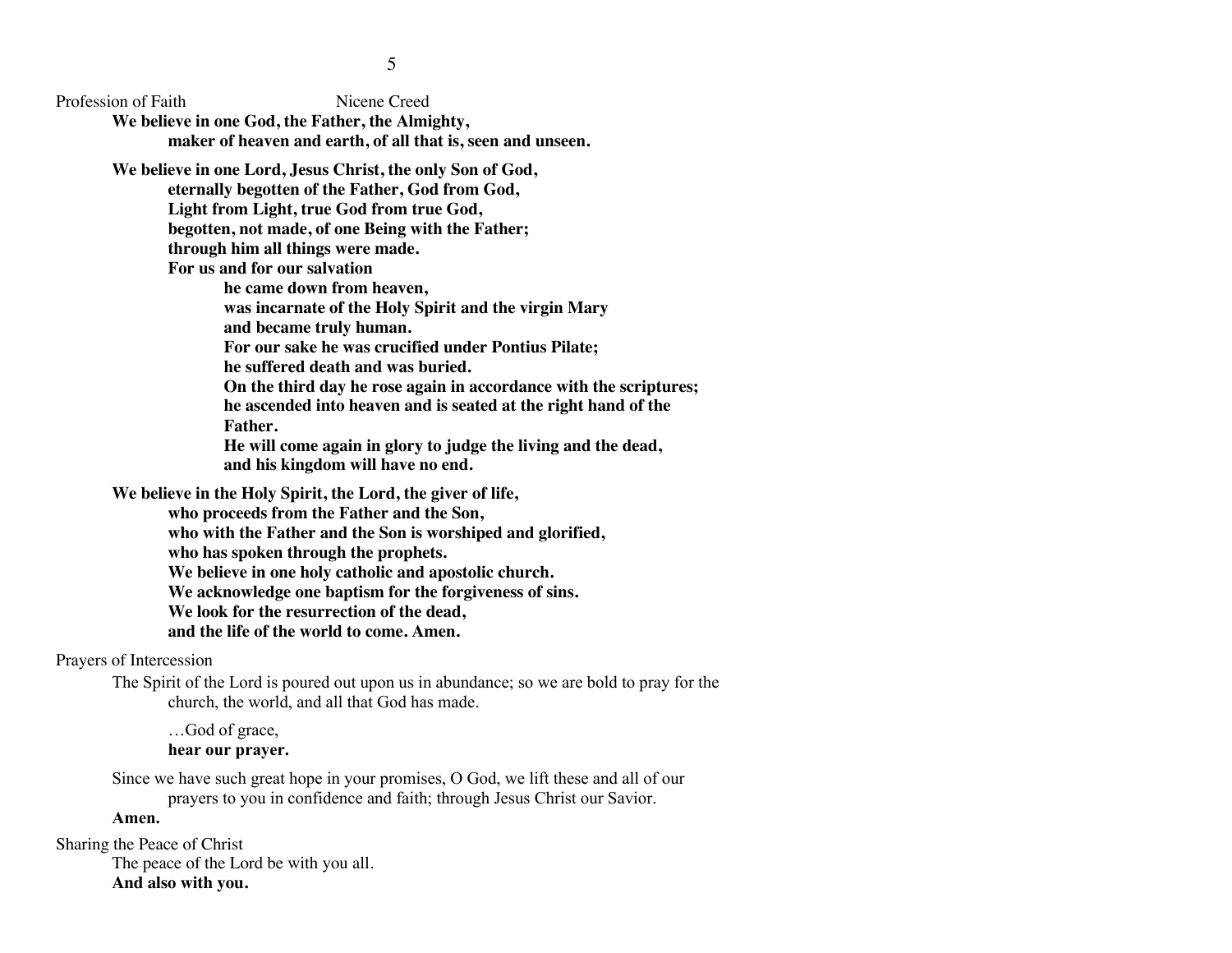*Please be seated.*

# *Meal*

Offertory Response **#183 Let the Vineyards**

# Musical Offering *Aria* by Charles Callahan, John Paradowski, Organ



Text: Lutheran Book of Worship. Music: Liturgy of Joy, James M. Capers, b. 1948. Text © 1978 LBW, admin. Augsburg Fortress, Music Copyright © 1993 Augsburg Fortress. Podcast/Streamed/Reprinted with permission under One License A-703603. All rights reserved.

*Please stand as you are able.*

Offertory Prayer

Almighty Lord, you sent your Son to loose the bonds of those enslaved, to open the blind eye, to free this world from death's tight grip. Accept these gifts and with them, accept our dedication to you. Help us to continue Christ's work. Through Jesus Christ our Lord.

## **Amen.**

Words of Institution

6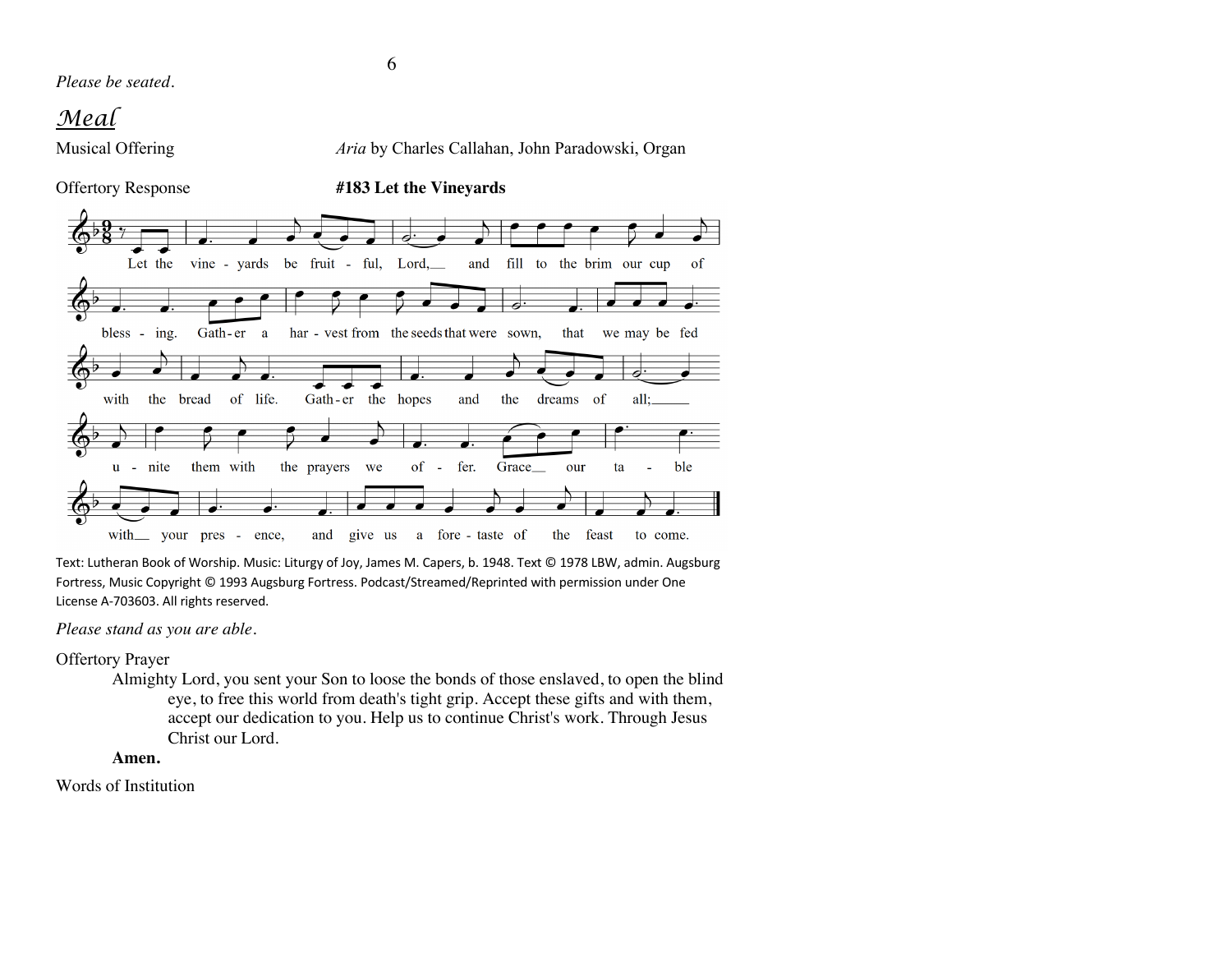Lord's Prayer

Gathered into one by the Holy Spirit, let us pray as Jesus taught us.

**Our Father in heaven, hallowed be your name,** 

**your kingdom come, your will be done,** 

**on earth as in heaven.**

**Give us today our daily bread.** 

**Forgive us our sins** 

**as we forgive those who sin against us.** 

**Save us from the time of trial and deliver us from evil.**

**For the kingdom, the power,** 

**and the glory are yours, now and forever. Amen.**

Invitation to Communion

Come to God's table.

**There is a place and enough for all.**

The gifts of God for the people of God.

*Please be seated.*





Text: Miria T. Kolling; English and Spanish tr. Gerhardt M. Cartford, b. 1923. Spanish & English text copyright © 1998 Augsburg Fortress. Tune: Nuestro Padre. 887 8877. Music: Miria T. Kolling. Arr. © 2006 Augsburg Fortress. Podcast/Streamed/Reprinted with permission under One License A-703603. All rights reserved.

### Communion Hymn **#496 One Bread, One Body**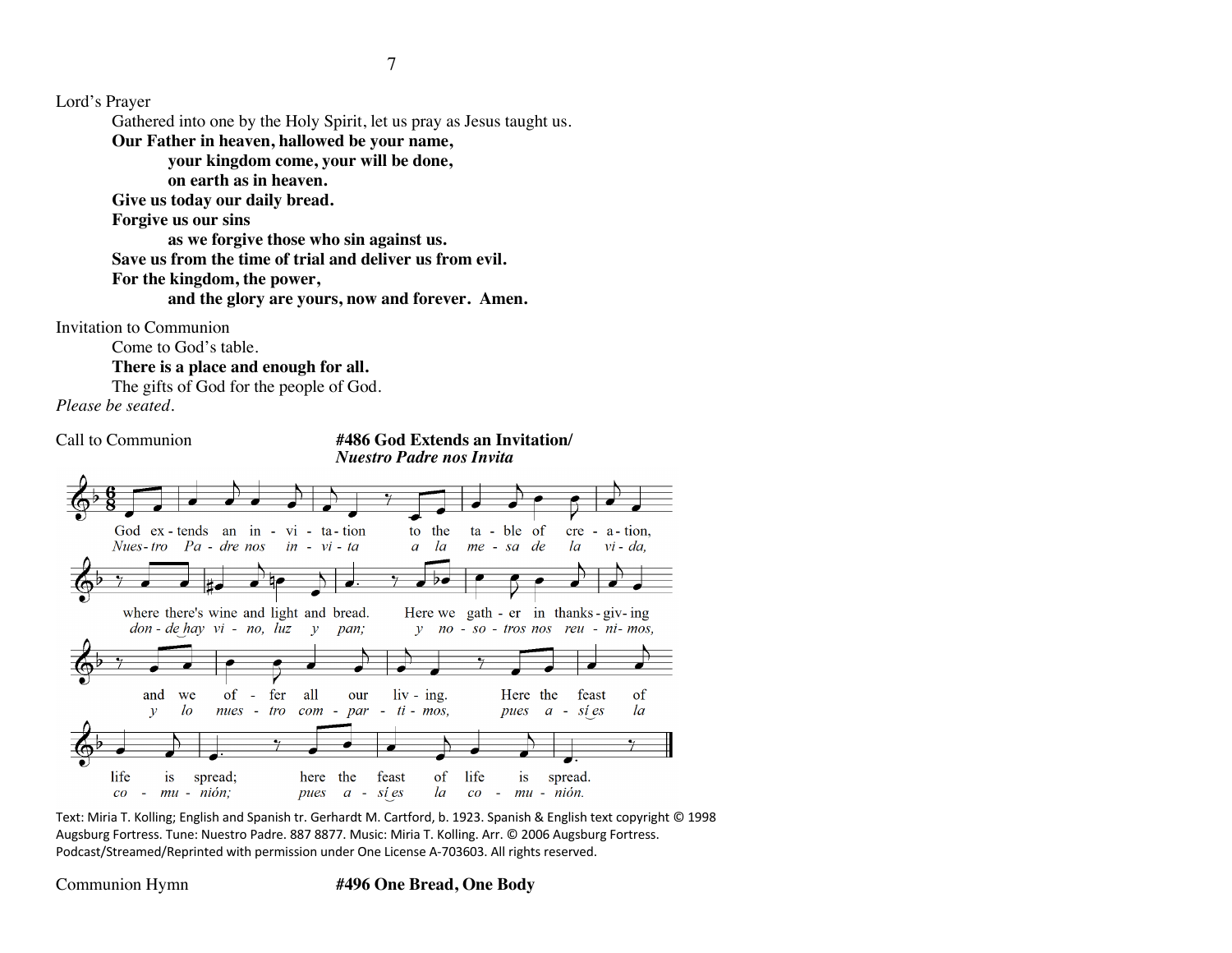8

# *Please stand as you are able.*

# Communion Response

May the body of our Lord Jesus Christ strengthen and keep you in His light and grace. **Amen.**

Prayer after Communion

Lord Jesus Christ, you came to Nazareth's synagogue, proclaiming your mission for all to hear. You come to us now in this meal, in this gift. Grant us the confidence of your presence, and the clarity of our mission. We bless you now and evermore.

**Amen.**

# *Sending*

Christian Unity Week

God of love, through Christ you said to us: "You did not choose me, but I chose you."

You seek us, you invite us to receive your friendship and abide in it.

# **Teach us to respond more deeply to this invitation and grow in a life that is ever more complete.**

God of life, you call us to be praise in the midst of the world and to welcome one another as a gift of your grace.

# **May your loving gaze, which rests upon each person, open us to receive each other just as we are.**

God who gathers, you knit us together as one vine in your Son Jesus. May your loving Spirit abide in us .

# **Grant that together we might celebrate you with joy.**

God of the one vineyard, you call us to abide in your love in all we do and say. Touched by your goodness, grant us to be a reflection of that love.

# **The joy of our heart is in God.**

# Blessing

Go forth as children of the light. Shine forth in the darkness. Let the Gospel become flesh in you, and may the love, peace, and joy of Christ radiate from your life. The blessings of God the Father, Son and Holy Spirit be upon you and remain with you forever.

# **Amen.**

# Dismissal

Go forth as light into the world, rejoicing in the power of the Holy Spirit. **Thanks be to God.**

# Postlude